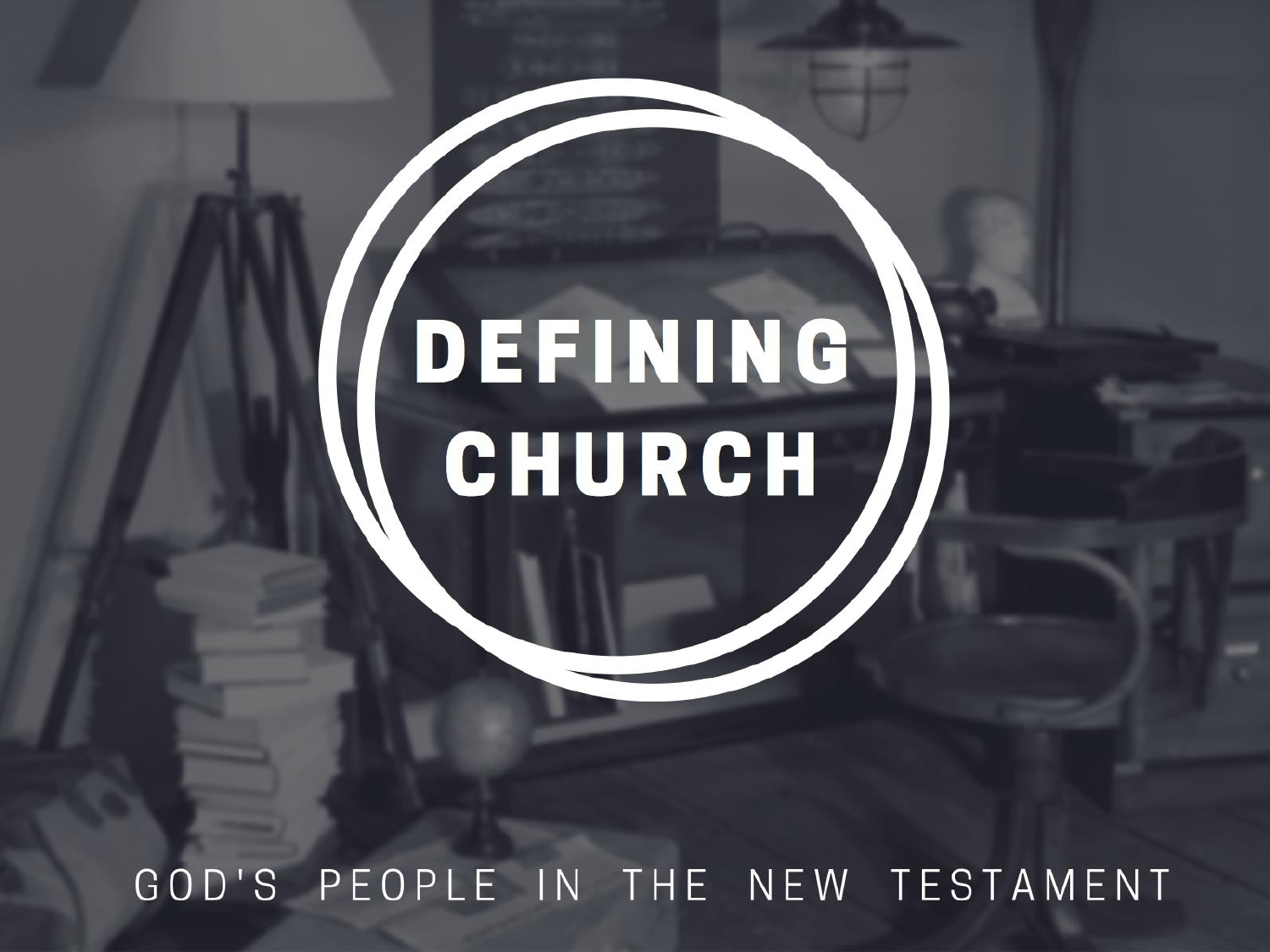- 1. Teaching (Acts 2:42)
- 2. Fellowship (Acts 2:42)
- 3. Breaking of bread (Acts 2:42)
- 4. Prayers (Acts 2:42)
- 5. Scriptures read (1 Tim 4:13; 1 Cor 14:26)
- 6. Collection (Acts 2:45; 4:35; 1 Cor 16:1-2)
- 7. Singing (1 Cor 14:26; 11:28)
- 8. Miraculous gifts (1 Cor 14:26; 11:28)
- 9. Discipline (Mt 18:17; 1 Cor 5:4)
- 10. Report of work (Acts 14:25-28)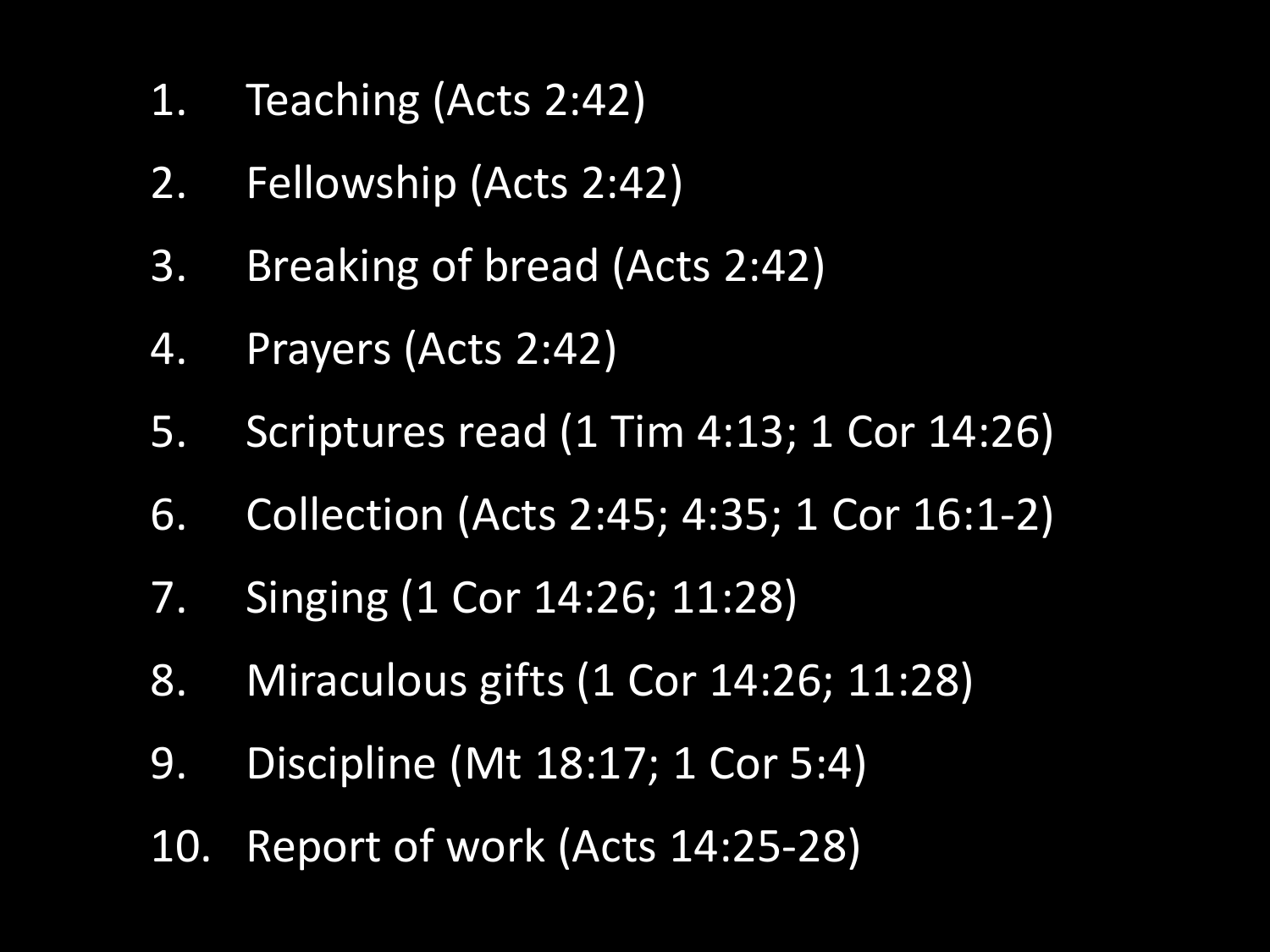- » And **day by day**, attending the temple together and breaking bread in their homes… Acts 2:46
- » …he went to the **house of Mary**… where many were gathered together and were praying. Acts 12:12
- » But when some became stubborn and continued in unbelief, speaking evil of the Way before the congregation, he withdrew from them and took the disciples with him, **reasoning daily** in the hall of Tyrannus. Acts 19:9
- » …teaching you in public and from **house to house** Acts 2:20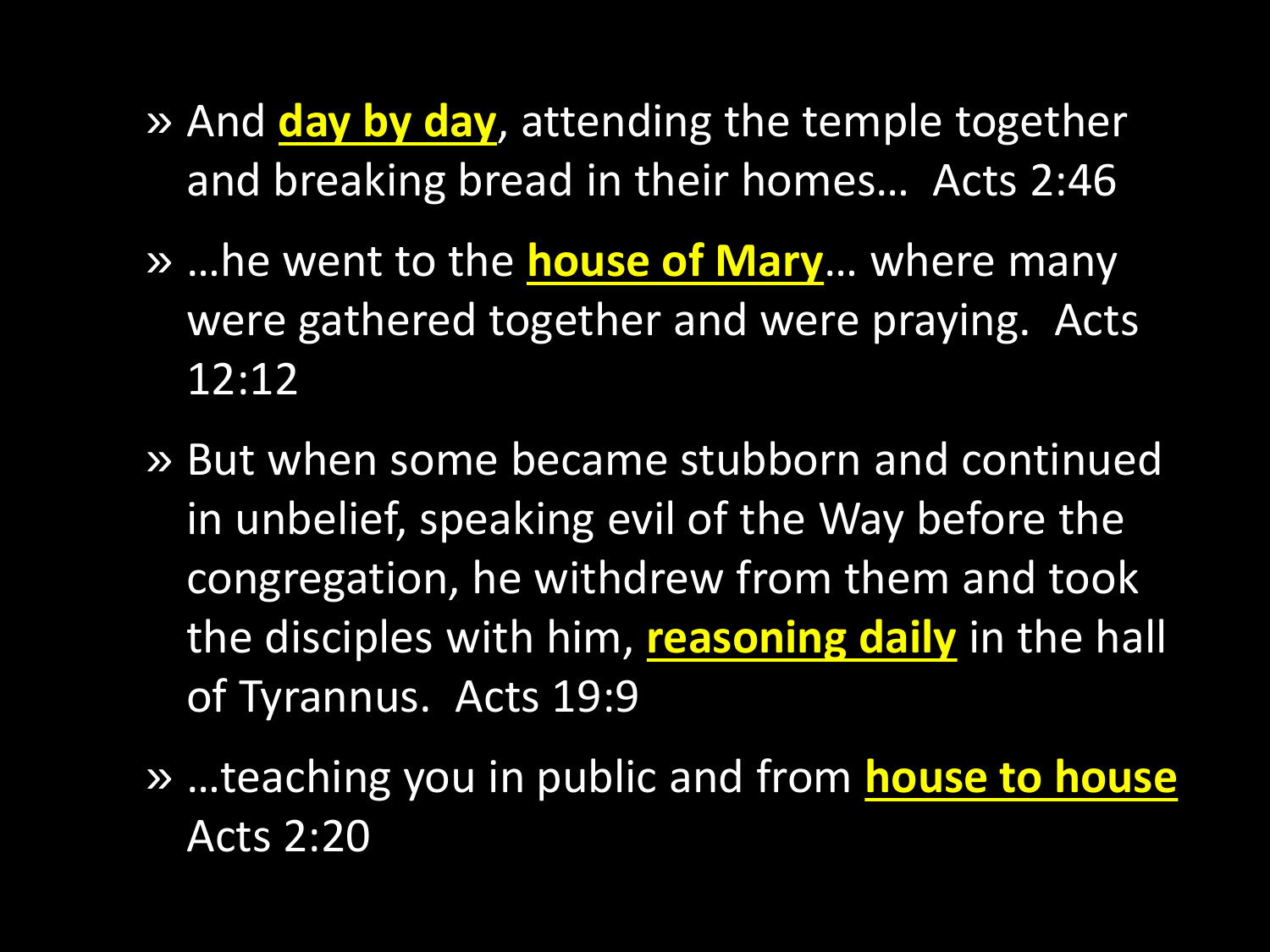- » On the **first day of the week**, when we were gathered together to break bread… Acts 20:7
- » Now concerning the collection for the saints: as I directed the churches of Galatia, so you also are to do. On the **first day of the week**, each of you is to put something aside and store it up, as he may prosper, so that there will be no collecting when I come. 1 Cor 16:1-2
- » Now after the Sabbath, toward the dawn of the **first day of the week**, Mary Magdalene and the other Mary went to the tomb. Mt 28:1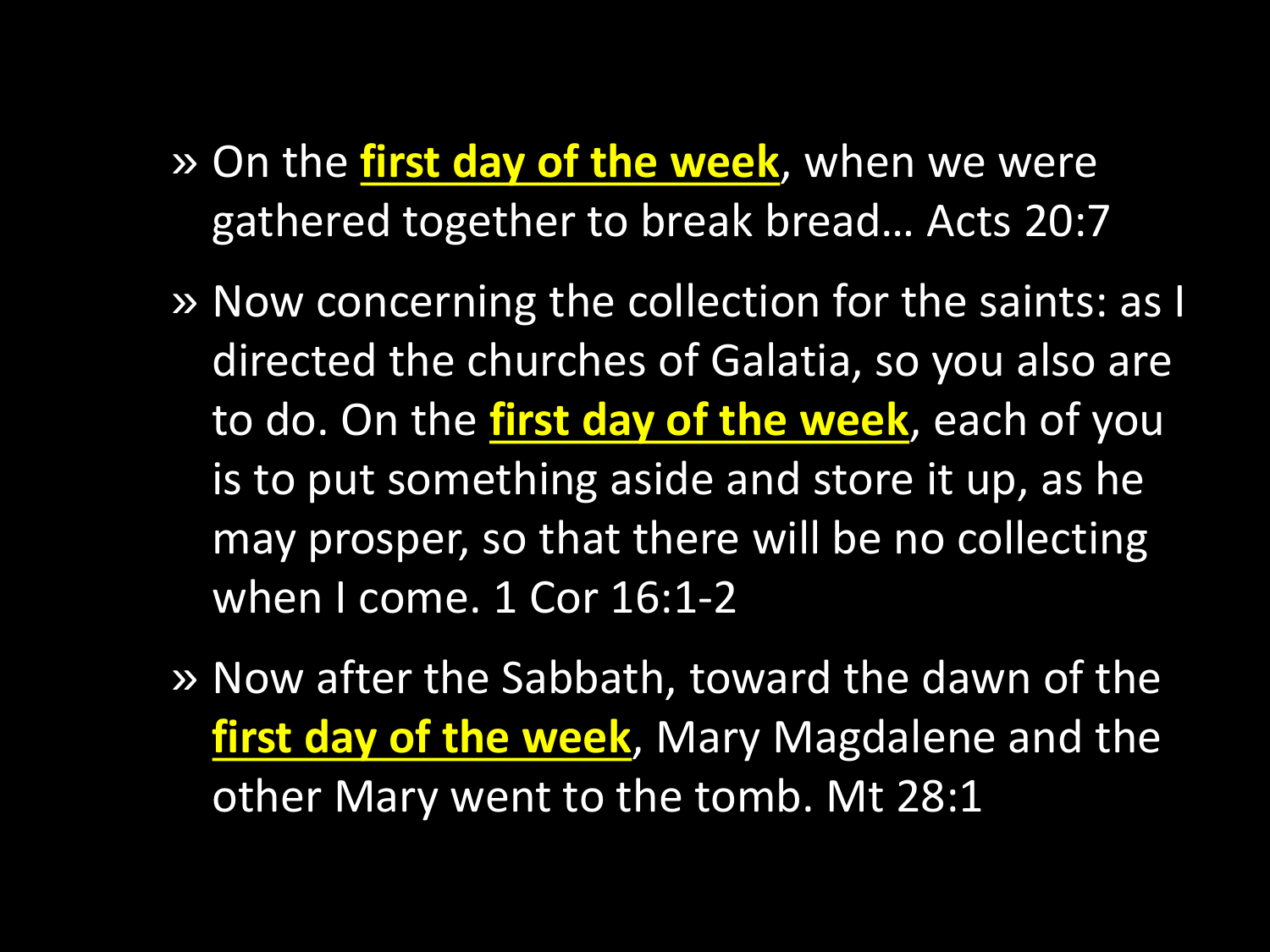## **The Resurrection of Christ**

For as often as you eat this bread and drink the cup, you proclaim the Lord's death **until he comes**. 1 Cor 11:26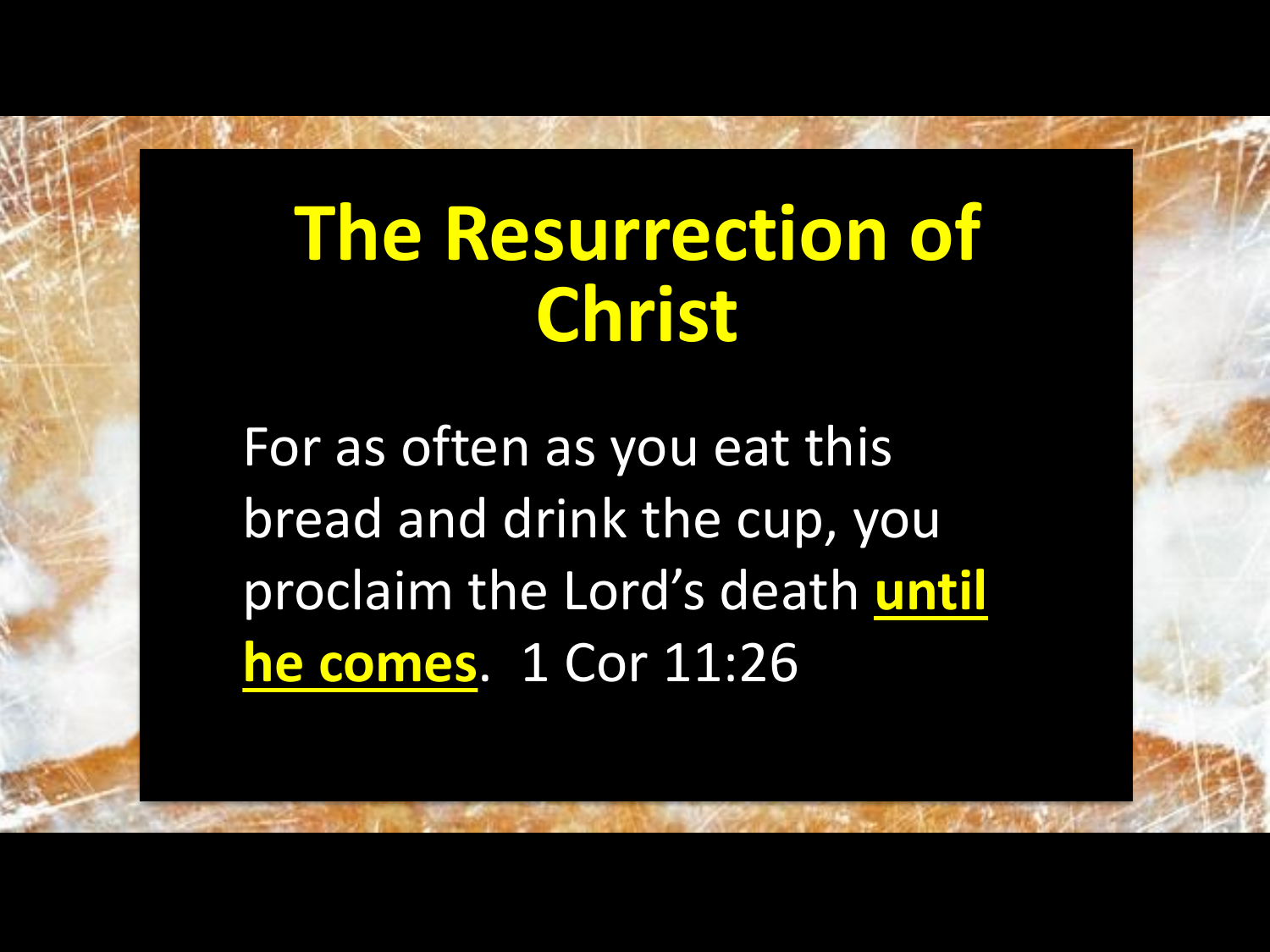## **The Headship of Christ**

But I want you to know that the **head of every man is Christ**, the head of woman is man, and the head of Christ is God. 1 Cor 11:3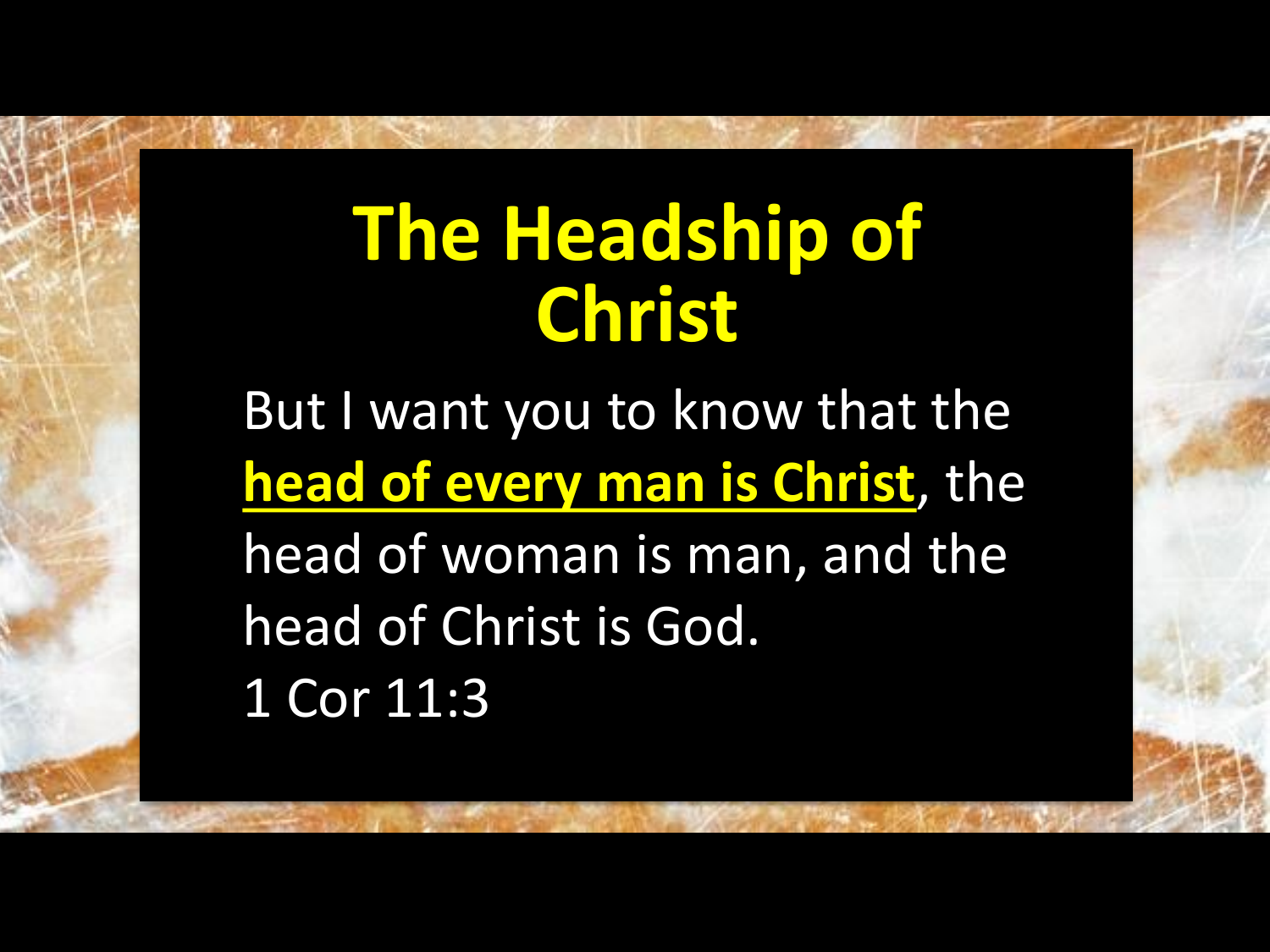### **The Centrality of Christ**

When you come together, it is **not the Lord's supper** that you eat. For in eating, each one goes ahead with his own meal. 1 Cor 11:20-21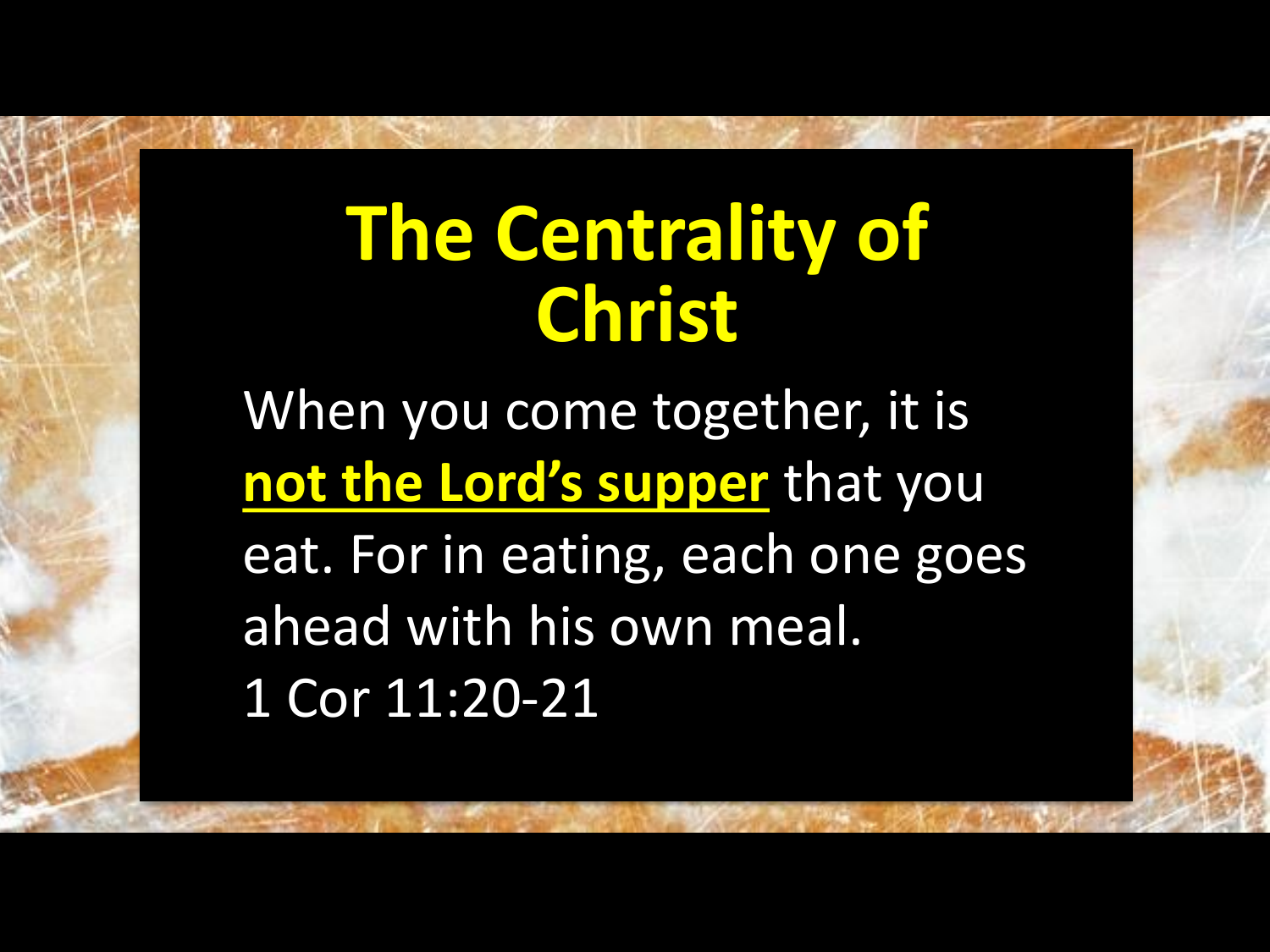# **The Body of Christ**

Because there is one bread, we who are many are **one bread**, for we all partake of the one bread. 1 Cor 10:17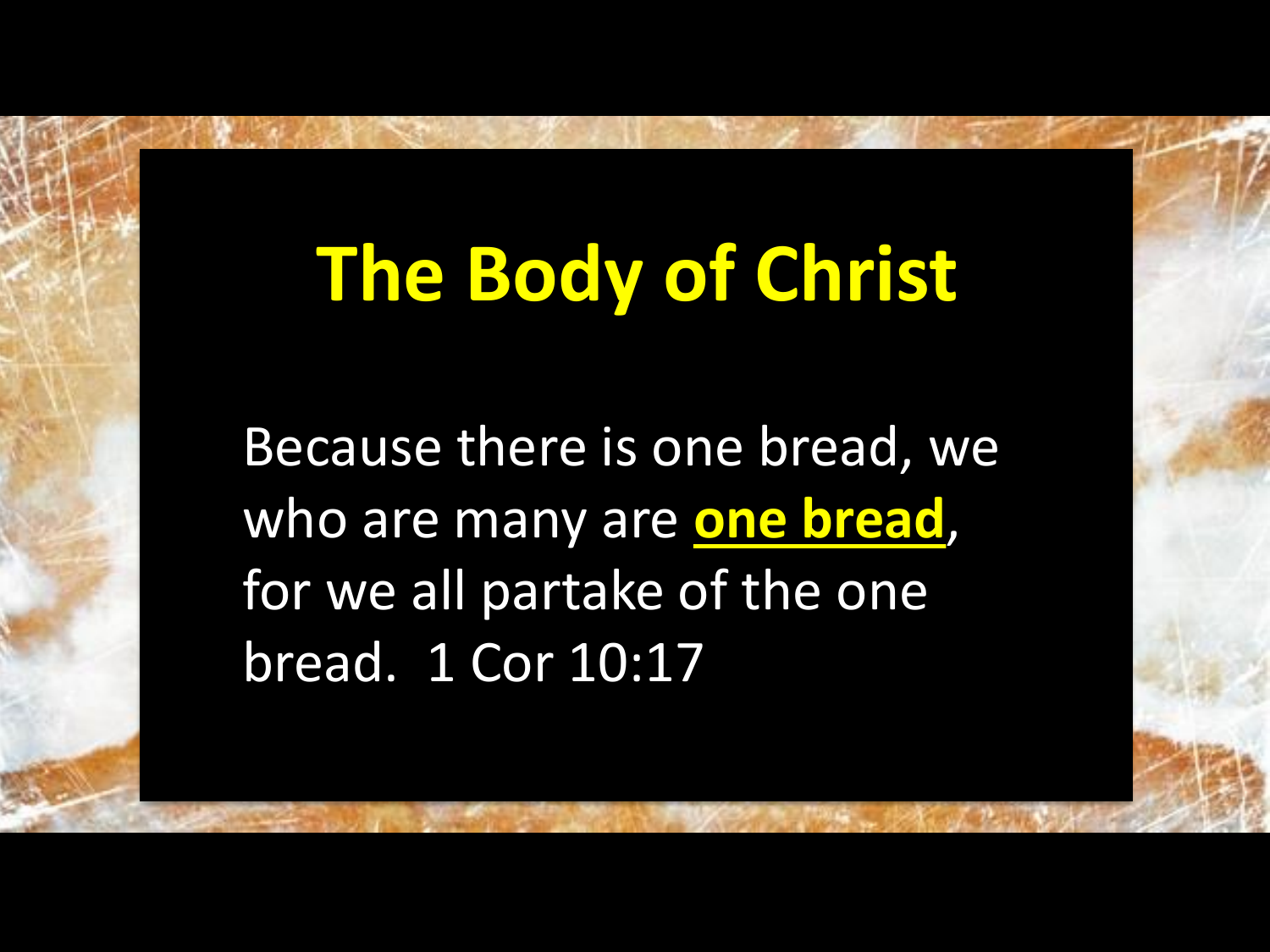## **The Priesthood of Every Believer**

When you come together, **each one** has a hymn, a lesson, a revelation, a tongue, or an interpretation. Let all things be done for building up. 1 Cor 14:26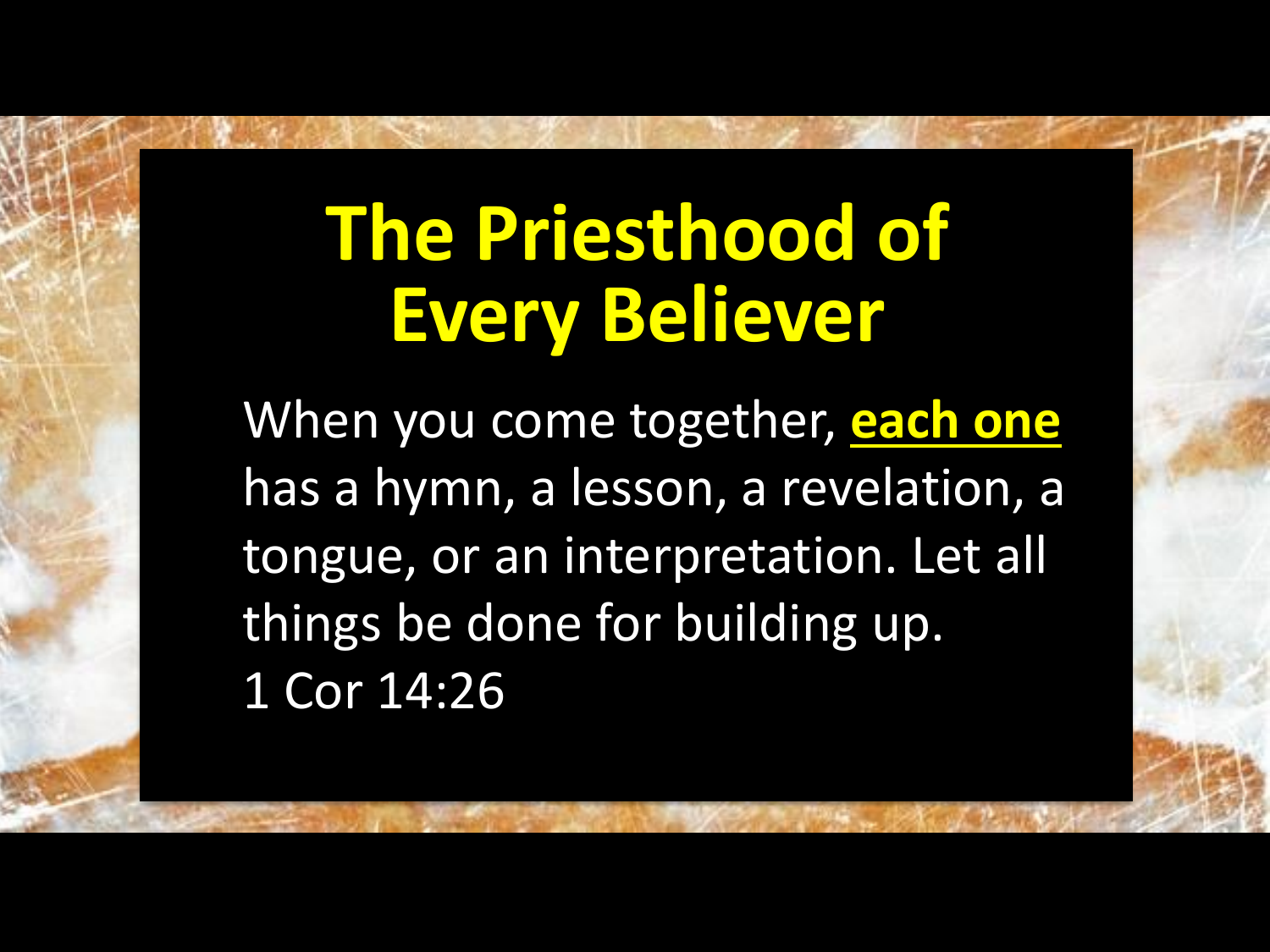Instrumental music Divided classes Head covering Dress in worship Wine for Lord's Supper One cup "Second" supper Lord's Supper as full meal Informal worship Expanded women's roles